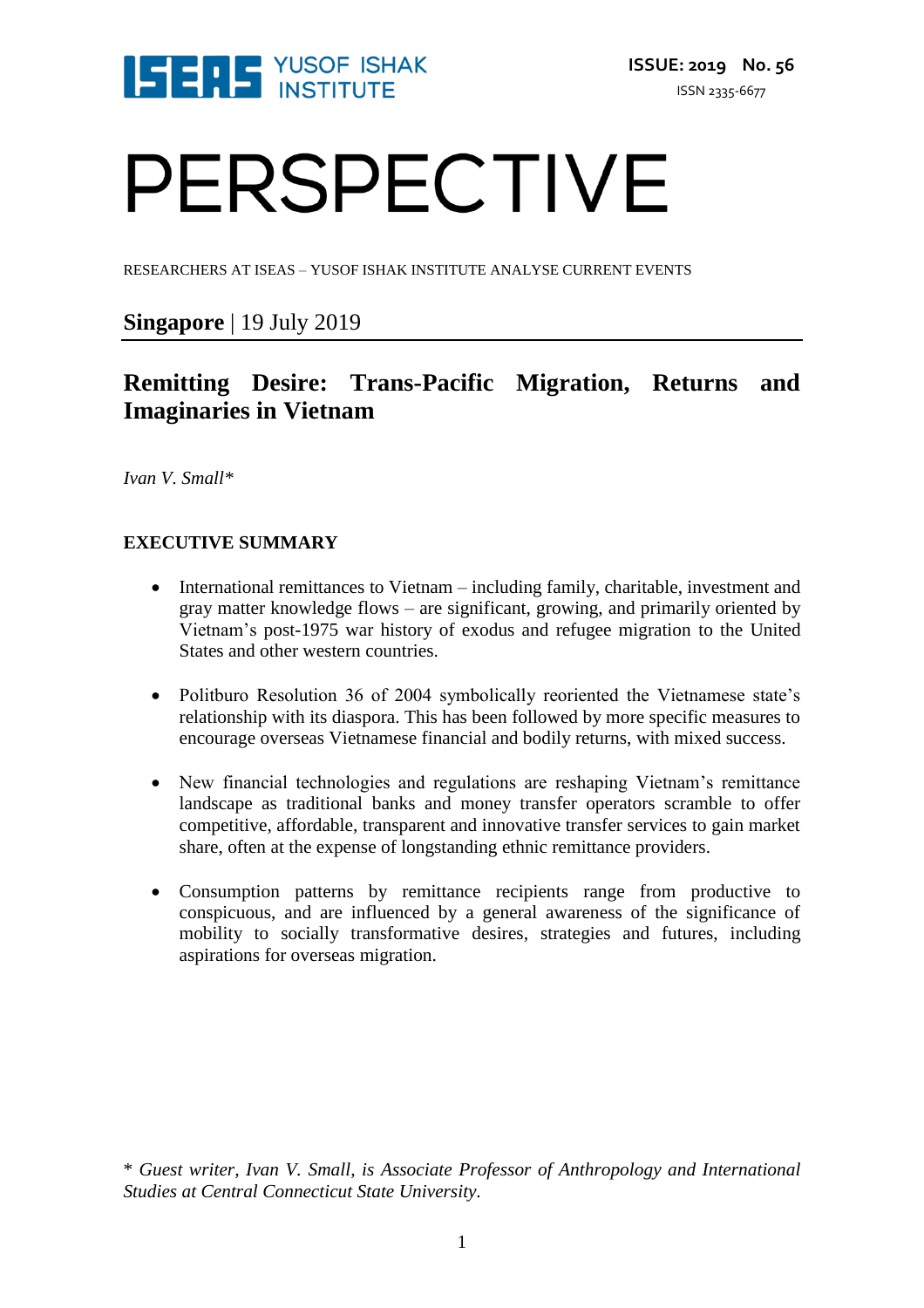

#### **INTRODUCTION**

The catalyst for capitalist growth in Vietnam—often dubbed Asia's next Tiger economy<sup>1</sup> is frequently ascribed to market reforms starting in 1986 and subsequent foreign investment flows. But diaspora capital sent from abroad has also contributed significantly to Vietnam's economic growth over the last 30 years. Many of Vietnam's so-called "overseas Vietnamese" left as refugees and migrants after the end of the Vietnam War in 1975. International remittances to Vietnam are estimated at around USD 15 billion annually,<sup>2</sup> making it one of the top ten destinations in the world for money sent by diaspora populations back to home communities in the Global South. About 7-8 percent of households in Vietnam receive remittances from abroad.<sup>3</sup> International remittance flows are higher than overseas development assistance to Vietnam, of which Vietnam is also a top ten recipient.

This article examines developments in Vietnam's remittance sector, including how they are being framed and embedded by new monetary policies, technologies, banking and finance trends, and consumer patterns that both enhance and complicate cross-border mobility. The material is drawn in part from my book, *Currencies of Imagination: Channeling Money and Chasing Mobility in Vietnam* (Cornell University Press 2018).

#### **TRACKING REMITTANCES**

In a strange parallel to post-9/11 concerns about international money-laundering and terrorist financing, there has been marked interest since 2001 in tracking international remittance flows and channels.<sup>4</sup> A once largely overlooked cross-border financial flow has become increasingly visible, and public. Before 2000, the World Bank actually did not have remittance data for Vietnam. Total remittances are growing significantly, however, and are globally estimated in 2018 at USD 529 billion to developing (low and middle income) countries. <sup>5</sup> But this is also connected to more definitive methods of tracking and compiling these particular financial flows.<sup>6</sup>

In the recent past, the majority of international remittances to Vietnam traveled through informal channels, including *hawala*-style transfers<sup>7</sup> and courier services. In the 1980s, remittances largely took material form: goods sent from abroad that could be exchanged on the black market in an embargoed socialist command economy starkly characterized by scarcity. Since the mid-1990s, there has increasingly been a shift to more formal transfer channels such as banks or money transfer operations such as Western Union or MoneyGram. However, the informal remittance sector remains strong as it provides longstanding familiarity with many of the ethnic community service providers, and also offers lower fees, personalized messages, and discreet home delivery services for recipients who may wish to keep the arrival of overseas money secret from rent-seeking officials, neighbours, or even family members.

There is also growth in other categories of diaspora financial returns commonly classified under the umbrella of "remittances." This includes collective remittances such as donations sent back for charitable, religious, or humanitarian development purposes. There are significant investment remittances from diaspora Vietnamese "returning" to Vietnam to start up businesses there, an important catalyst in early economic growth. Finally, there is a category of remittances called "social remittances" or "gray matter"—the ideas and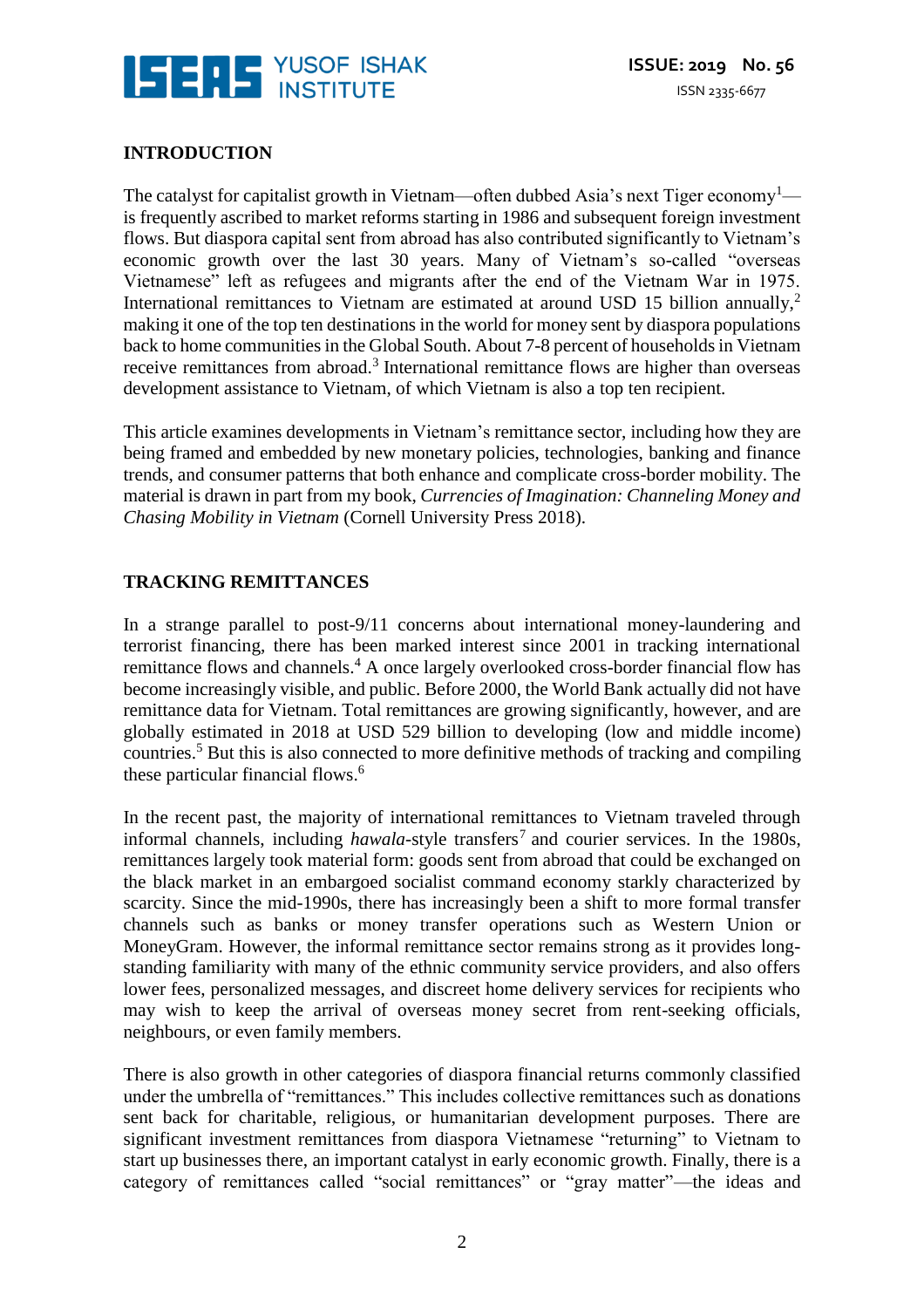

knowledge that diaspora subjects bring when they return to their so-called "homeland."

These days there are increasing numbers of *Việt Kiều* (the informal term in Vietnam commonly used for overseas Vietnamese) who are coming back to work, live, and retire. These are estimated by the government to be over half a million annually. There are also shorter-term diaspora returns, especially during the lunar New Year (*Tết*), which are almost always accompanied by personally carried remittances and other gifts with multiplier effects. These returns have been actively and symbolically encouraged by the Vietnamese government, notably since 2004 when Politburo Resolution 36 was passed affirming overseas Vietnamese as an "integral part of the nation", followed by the amended Vietnamese Nationality Law of 2008 allowing overseas Vietnamese to hold dual citizenship.<sup>8</sup> There is, of course, some controversy about the intentions of these political shifts, often geared towards majority resettled diaspora populations in the West rather than overseas labour migrants in the region, nonetheless there are now a number of policies and regulations in place designed to facilitate return migration, land ownership, and investment.

#### **2008 FINANCIAL CRISIS**

The global economic downturn had some effect on remittances, but in general international remittance flows from diasporas are less affected by cyclical economic swings than foreign direct investment. Vietnamese remittance receivers and senders often point out that family obligations are important and cannot be ignored even when economic times are tough; unwavering transnational financial commitments to extended kin during economic downturns have also been measured in other countries in the region such as the Philippines.<sup>9</sup> Remittances to Vietnam fell only slightly by about 700 million dollars in 2009. By 2010, remittances were again on the rise and now double 2008 levels.

The post-crisis infrastructure for international remittance transfer has changed however. Dodd-Frank financial regulatory reforms in the United States in 2010 (and particularly the section 1073 amendment in 2013) increased governmental oversight of international remittance transfers, challenging the working model of many of the smaller, traditional ethnic remittance companies serving the Vietnamese community in the U.S., which often operate in a gray area of financial service regulation compliance. In the meantime a number of major banks and money transfer operators have moved in to try and capture this "ethnic" financial market, further formalizing Vietnam's international remittance corridor. Current proposals to scale back Dodd-Frank may further impact Vietnamese American remittance providers as they scramble to adapt to the changing regulatory environment.

#### **REMITTANCE TECHNOLOGIES**

New technologies—both simple and complex—and increased inclusion of Vietnamese in the formal financial sector are also shaping remittance transfers to Vietnam. The expanding availability of ATMs, for example, open up the possibility of linked bank accounts to transfer money, although the percentage of the population with formal bank accounts is still comparatively lower than in most countries in the region.

There is significant global attention these days on mobile phone technologies that would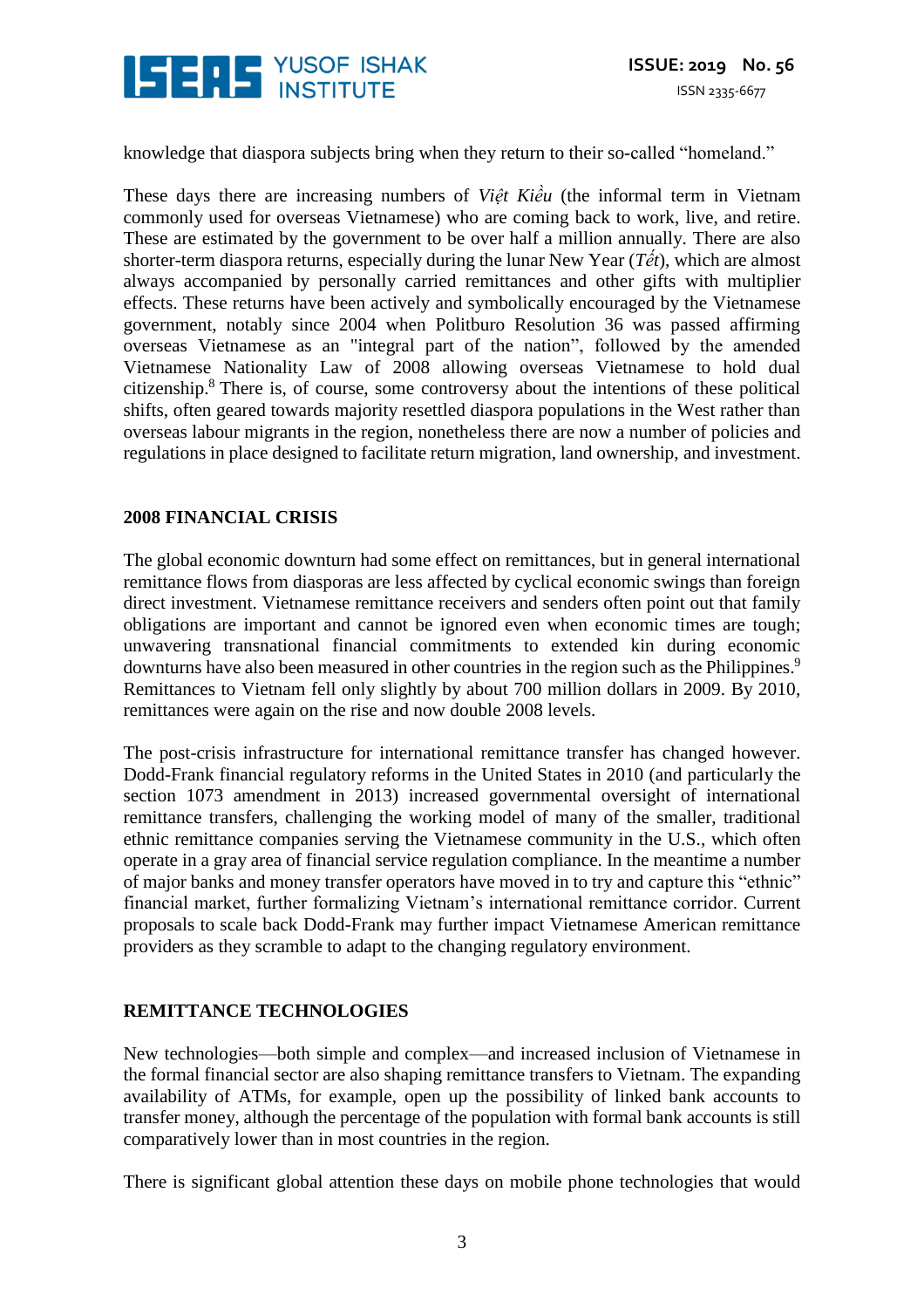

allow those without a back account but with a mobile phone to use their phone to store and remit money, potentially increasing financial access for the poor and lowering transaction costs. Mobile value remittance practices are starting to emerge in Vietnam, with users within the same provider network being able to transfer airtime credit via phone. There has also been experimentation with electronic kiosks where people can deposit money and input a cell phone number where the credit will be sent. Some start-ups like Momo have moved from airtime credit transfer to mobile wallet and e-payment services. The Vietnam Bank for Social Policies, in partnership with MasterCard and the Asia Foundation, recently ran a feasibility study and pilot project for mobile banking.

The horizon of payment options within mobile value eco-systems is rapidly expanding – from games to bills and transport payment. Unlike countries such as Kenya or the Philippines, however, there is not yet a way to cash out (P2P) such credit in Vietnam without a bank account, which would open up an entirely new domestic remittance channel. Mobile money services need regulatory approval and cooperation between banks and telecommunications operators; in Vietnam that constellation for full mobile money services has not yet happened.

#### **SPENDING AND CONSUMPTION**

Remittances to Vietnam from overseas diaspora are commonly used to pay for health care, housing, and education, and to support charitable, humanitarian and religious organizations and activities. The latter may be intended to show gratitude for safe migratory passage during a previous era of high risk boat refugee exodus, or to repay collective debts to a home land and community left behind in historically less fortunate circumstances. They also afford business investment, and on the other end of the "productivity" spectrum, a variety of gamble and leisure consumption patterns. There are often investments in skills associated with overseas migration strategies ranging from English language study to manicure training (a common low-cost entry form of entrepreneurship among new Vietnamese immigrants in the U.S.).

Of the variety of material consumption patterns remittances enable, two notably consistent consumer good categories afforded by remittances discussed by my interviewees are smart phones and motorcycles – items originally and still valued for their utility to communicate and transport but also increasingly for their status symbolism. Smart phones and motorcycles are also the fastest growing consumer items for loans in Vietnam, and manufacturers are actively cultivating interest in and credit for new niche brands and models that are driving heightened purchase and behavioural patterns.

It is compelling to reflect on how a variety of mobilities – monetary, bodily, spiritual, material, technological and social – intersect in these spending and consumption patterns. Such intersections offer insight into the emergence and expansion of formal financial infrastructures designed to facilitate and enframe the production, transfer, and manifestation of value in Vietnam's ever emergent, expanding, and transnationally entangled capitalist economy. They also map onto a specific sociocultural history of trans-Pacific migration and remittance returns that continue to influence perceptions and developments in Vietnamese society.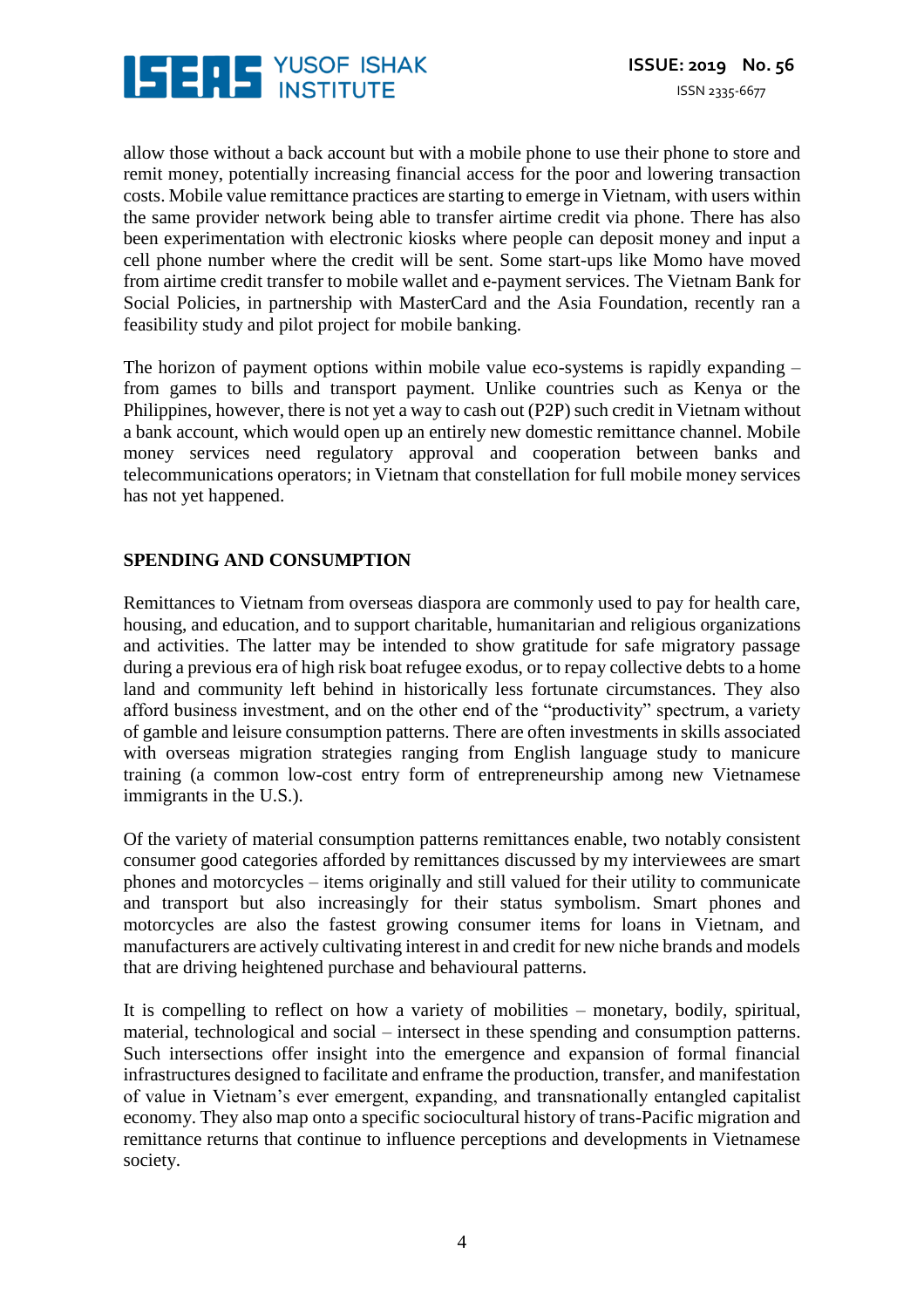

#### **REMITTANCE IMAGINARIES**

Remittances are more than money in its more commonly defined utilitarian and depersonalized character,<sup>10</sup> and accompany broader cultural and migratory flows. If family remittances can be considered as gifts to kin separated by distance and time, and gifts in a Maussian<sup>11</sup> sense carry intangible sensory characteristics – "spirits" – of givers, then remittances index for many the power of money and its possibilities for social transformation as imagined via diaspora bodies in another place.

For many Vietnamese remittance-sending households, this "other"<sup>12</sup> place is the United States, where by far the largest proportion of Vietnam's diaspora now resides. The Cold War role of the United States in Vietnam is often associated with capitalism—an economic system previously experienced in South Vietnam, abruptly denied to the Vietnamese after 1975, and re-introduced in the 1990s, but often critiqued as crony. In contemporary Vietnam, imaginaries of "real" unfettered capitalism in America abound. In capitalism, money begets money; for many remittance receivers the money overseas Vietnamese send back affirms this imagination of how money works in an ideal capitalist environment. Not only do overseas Vietnamese send money, they also return to Vietnam and appear bodily transformed through the fashions and lifestyles such monies afford.

In Vietnam, many remittance recipients complain that money is not accumulative the way it is imagined to be in America. They say that money is easily spent, but harder to invest and grow. This is experienced in the difficulty of expanding one's business beyond a small local enterprise without the right connections in Vietnam's political establishment, or without access to further credit lines. So remittances can feed and draw awareness to these kinds of spectral frustrations and seeming capitalist contradictions.

Remittances also afford new technologies that facilitate more immediate and direct communications between Vietnamese in Vietnam and those abroad. Remittances are commonly invested in telephone calling cards, computers, and internet access, which afford ongoing transnational connections between senders and receivers. In a way, such immediacy may counteract the more exaggerated imaginations of life in the United States that were previously only disseminated through media, postal letters or more infrequent contact with overseas relatives living in exile, and yet it also drives migrant desires – there is a strong qualitative correlation between receptions of remittances and household migration aspirations.

#### **CONCLUSION**

Remittance forms are changing in Vietnam, as are the migration patterns that shape their sending and reception. Many remittance recipients continue to project their aspirations for transformative economic agency to an overseas horizon – especially the United States where the majority of the Vietnamese diaspora now resides across a cultural and geographic spectrum of Little Saigons.<sup>13</sup> As one remittance recipient that I met explained when I asked her why she wanted to migrate to America, "I want to go so I can send money to Vietnam!" Remittance recipient frustrations of being "stuck" in Vietnam, experiencing limited market entry opportunities without political connections, has led many to perceive the remittance relationship as perpetuating hierarchies that can only be overcome through overseas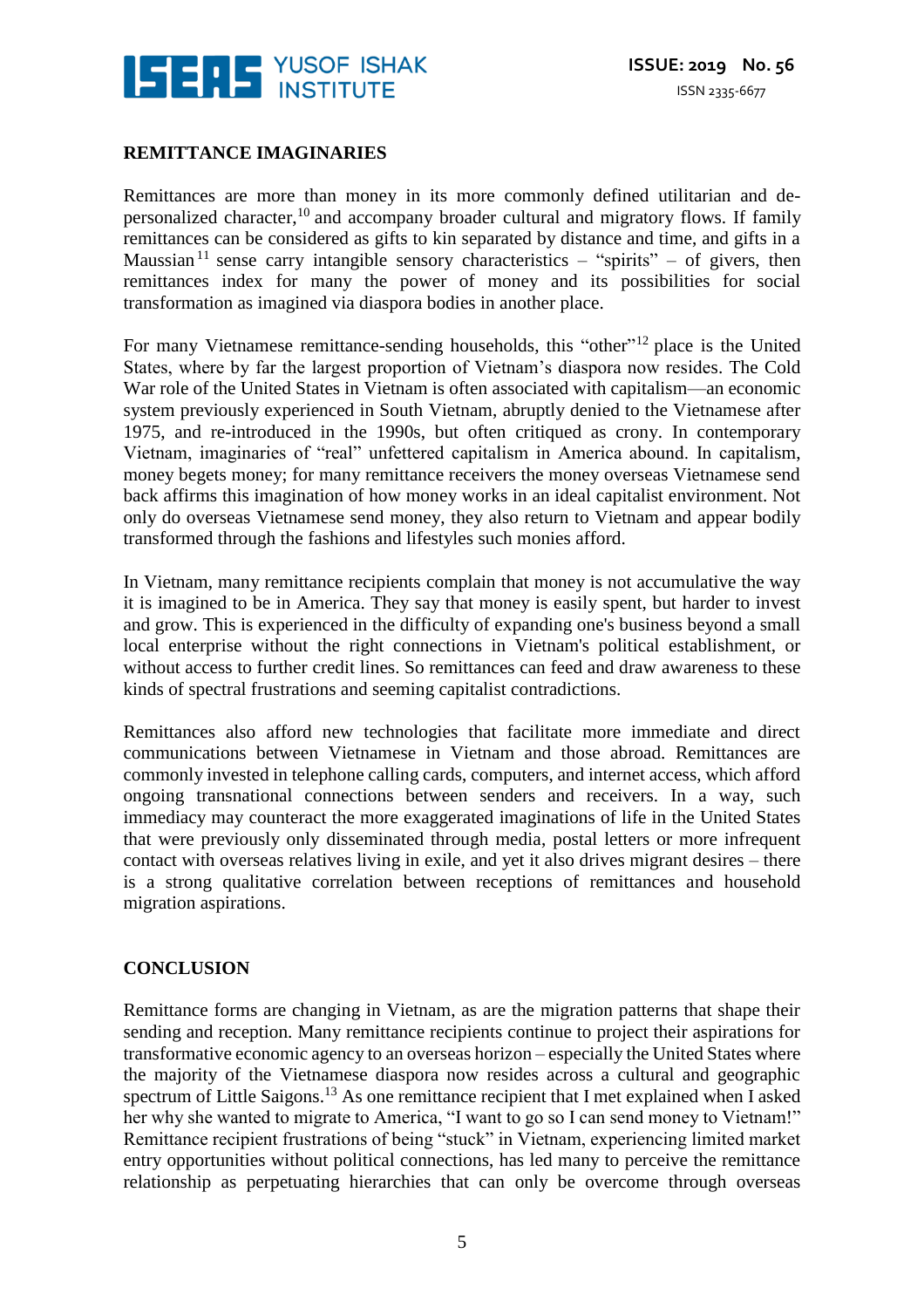

migration. In this sense, Vietnam's diaspora has, over the years, been remitting money and gifts, but also desires – many of which remain unrequited.

Aspirations for resettlement in America face further challenges as the current U.S. political environment has been discouraging of immigration, extending even to deportations of former Vietnamese refugees.  $14$  This may eventually reorient Vietnamese migratory imaginaries away from the United States as a locus of diaspora resettlement and capitalist accumulation. In the meantime, domestic economic opportunities especially in Vietnam's urban areas continue to grow, as do expanding opportunities to travel to other nodes of global and regional labour migration. Some argue that Vietnam's capitalist imaginary is being reshaped by regional investment flows and urban modernity spectres in Asia.<sup>15</sup> Nonetheless, the possibilities of bodily transformations through permanent, rather, that circular, migration, remain oriented to the West. In particular, the United States' unique history of migration and remittances from and to Vietnam offers insight into the economic but also significant sociocultural effects and affects of remittances over the longue durée.

<sup>1</sup> "Asia's Next Tiger: Good Afternoon, Vietnam". Aug 16 2016. *The Economist.*  $\overline{a}$ 

<sup>2</sup> Estimated by the World Bank. 2019. "Record High Remittances Sent Globally in 2018". Press Release No. 2019/148. https://www.worldbank.org/en/news/press-release/2019/04/08/record-highremittances-sent-globally-in-2018.

<sup>&</sup>lt;sup>3</sup> Although, often overlooked in the emphasis on international remittances is the fact that over 85% of households receive some form of remittances, mostly domestic urban-rural. See Pfau W.D., and Giang L.T. 2009. "Determinants and Impacts of International Remittances on Household Welfare in Vietnam." *International Social Science Journal* 60(197-198): 431-43.

<sup>4</sup> Among others see Dilip Ratha (2007, 3). Ratha, Dilip. 2007. "Leveraging Remittances for Development". Washington, DC: World Bank.

<sup>5</sup> World Bank (2019). "Migration and Remittances Data".

http://www.worldbank.org/en/topic/migrationremittancesdiasporaissues/brief/migrationremittances-data.

 $6$  See Hernandez & Coutin (2006, 193). Hernandez, Ester and Susan Coutin. 2006. "Remitting Subjects: Migrants, Money and States". *Economy and Society* 35.2. For more on remittance compiling methodologies see *International Transactions in Remittances: Guide for Compilers and Users. 2009.* Washington DC: International Monetary Fund.

<sup>7</sup> *Hawala* is an informal value transfer arrangement in which incoming and outgoing funds are balanced and delivered through creative book keeping and trust / business networks without the necessity to transfer money – the name is of South Asian origin but the practice is global.

<sup>8</sup> On Vietnamese state policy contradictions towards engaging the diaspora when it comes to former political refugees and current labour migrants, see Small, Ivan. 2012. "Embodied

Economies: Vietnamese Transnational Migration & Return Regimes", *Sojourn: Journal of Social Issues in Southeast Asia* 27(2). Singapore: Institute of Southeast Asian Studies. 234-259.

<sup>&</sup>lt;sup>9</sup> Yang, Dean. 2005. "International Migration, Human Capital and Entrepreneurship: Evidence from Philippine Migrants' Rate Shocks". Washington, DC: World Bank.

<sup>10</sup> Maurer, Bill. 2006. "The Anthropology of Money." *Annual Review of Anthropology* 35: 15-36. See also Simmel, Georg. 2004. *The Philosophy of Money*. New York: Routledge.

<sup>11</sup> Mauss, Marcel. 1967. *Essai Sur Le Don*. New York: Norton.